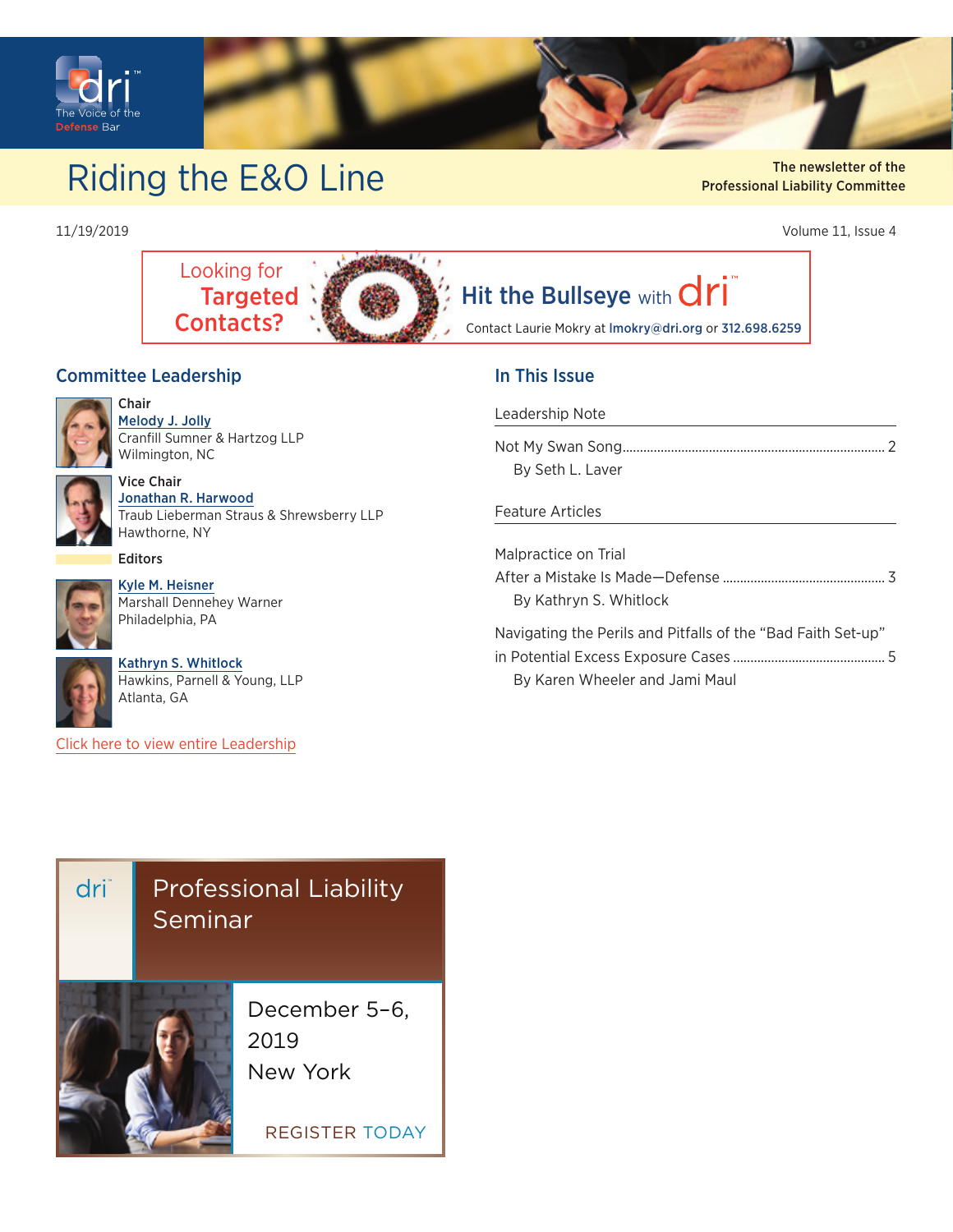### <span id="page-1-0"></span>Not My Swan Song

#### By Seth L. Laver



According to the respected legal resource *Wikipedia*, a swan song is a "metaphorical phrase for a final gesture, effort, or performance given just before death or retirement." As of the 2019 DRI Annual Meeting, I transi-

tioned from Chair to Immediate *Past* Chair of DRI's Professional Liability Committee, but make no mistake. This is *not* my swan song. I have no intention of death or retirement, at least not yet. I have enjoyed serving various positions on the Professional Liability Committee, each with the goal of eventually serving as chair, and I am not about to stop my involvement.

Despite my unsuccessful efforts to eliminate term limits in leadership positions [joking—well half-joking], the one position that I have not really prepared for is that of *past* chair. My first responsibility as past chair is drafting this column, which got me thinking about why I choose to DRI and, ultimately, why I plan to continue to DRI.

During Rosh Hashanah services, our rabbi gave a sermon about the importance of presence—the benefits you can provide others and yourself by simply showing up. Sit quietly with someone in pain. Listen to an opinion you disagree with. Drive a friend to the airport. Go to happy hour at the conference even though you are exhausted and would prefer to nap. The first rule is to show up.

I joined DRI because my managing partner told me to. During my initial interview process, in 2010 or 2011, as I considered switching firms, my soon-to-be managing partner challenged me to join DRI's Professional Liability Committee. He said there would be opportunities to meet professional liability practitioners and claims-handlers, to learn the law as it evolves, and to develop my brand. At a time when I was somewhat overwhelmed with the prospect of transitioning my practice to another firm, the concept of joining a committee in an organization I had never heard of seemed farfetched. It was not.

I have served as Webcast and Communities Chair, Program Vice Chair and Chair, and Committee Vice Chair, and Chair. My big break came when I volunteered to handle a role a bit outside of my comfort zone but one that served as a springboard to leadership roles. Through those roles, through my *presence* in the committee, I have developed friendships that I am confident will survive my professional career and beyond. I have developed clients with mutual trust and respect that form the foundation of my practice. I have learned to design and develop meetings, proposals, board reports, and seminars—all skills that I had not considered and do not recall learning in law school. I have encountered too many practice pointers, risk-management lessons, and developing areas of the law to count. That includes the application of *in pari delicto,*  the importance of engagement and disengagement letters, the use of experts, the complicated tripartite relationship, confidentiality and privilege issues, developing technology, reporting and documentation requirements, and scores of other fascinating practice pointers.

But there are too many lawyers in DRI, some say. They say that it's an institution consisting of our competition, not our would-be clients. That the lawyer-to-client ratio is skewed. That it's too large. Too small. I have debated with some who complain about DRI. Are they willing to commit, to volunteer, to participate? DRI was and is the right fit for me because at the committee level I have found that it absolutely rewards those who raise their hands and work toward making the most of the many available opportunities. As I see it, career-altering opportunities are available at any DRI event for those who are accessible and know where to look, and maybe for those who have been a bit lucky, as have I. That is why I DRI.

But what now? Term limits are obviously necessary for the committee and for past chairs. Leadership at the committee level is time-consuming and it is necessary to bring in new ideas. There are only so many hours in a day that we can devote to something other than our clients and personal obligations, so change is necessary. But I do not plan to disappear. I will continue to serve our committee in any role that would be helpful. In the short term, I plan to serve as an industry liaison, somewhat of a conduit between claims personnel and our committee, rather than simply to ride off into the sunset or sing like a swan.

Thank you for the opportunity to serve as chair of this exceptional committee. Congratulations to each of the new leaders, especially my dear friends Melody Jolly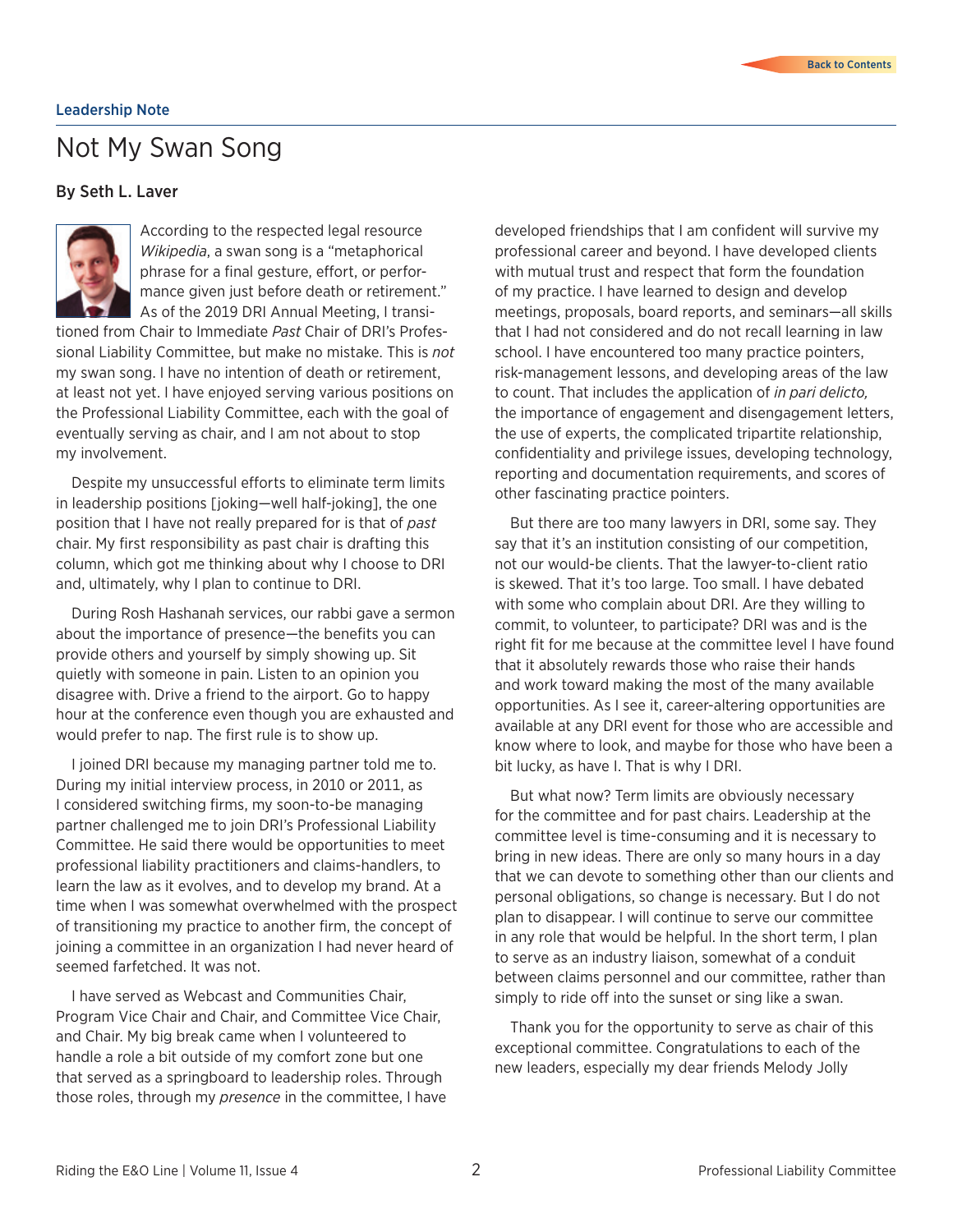<span id="page-2-0"></span>and Jonathan Harwood. I am looking forward to my next DRI chapter.

*Seth L. Laver is a partner of Goldberg Segalla LLP in Philadelphia, whose practice primarily involves professional* 

*liability defense and employment litigation. He represents attorneys, design professionals, and accountants in professional negligence claims. Seth is the immediate past chair of DRI's Professional Liability Committee and the editor of Professional Liability Matters, a blog focusing on the professional liability community.*

#### Feature Articles

### Malpractice on Trial After a Mistake Is Made—Defense

#### By Kathryn S. Whitlock



Every lawyer would like to retire without ever facing a legal malpractice claim. Unfortunately, that's unlikely to happen for most lawyers today. The ABA reported that four out of five lawyers will get sued for malpractice at some

point in their careers. "Ways to avoid legal malpractice, as claims rise industry-wide," *Around the ABA*, December, 2016. While this statistic is sobering, there are things you can do, even after an error is made, that can reduce your exposure.

Communication is key. Lawyers have an ethical duty to advise their clients if they have made an error. Colo. R. Prof. C. 1.4(a)(3); Ga. R. Prof. R. 1.4 ("A lawyer shall…keep the client reasonably informed about the status of the matter [and] explain a matter to the extent reasonably necessary to permit the client to make informed decisions regarding the representation.") However, as will be discussed below, an error is a far cry from malpractice and the lawyer should not confess his sins and assure the client that the lawyer's insurance company will handle it. Such a communication is likely to draw at the least a reservation of rights from the insurer. *See*, Saab Fortney, "Legal Malpractice Insurance: Surviving the Perfect Storm," 28 J. of the Legal Profession 41, 61 (2004). Instead, clearly and succinctly inform the client of the problem and its effect on the legal matter. Follow this with a disclaimer, *e.g.*, we do not know what would have happened had the error not occurred. You may have to withdraw as you are now conflicted out of further representation of the client. Finally, assure the client that you have notified your E&O carrier, suggest that another lawyer might be consulted, and, of course, apologize for the error.

You should, as you told the client, have notified your carrier already. Claims-made policies make reporting absolutely necessary in order to ensure coverage. You don't want to jeopardize your coverage by waiting too long to notify your carrier. *See, Craft v. Philadelphia Indem. Ins. Co*., 343 P.3d 951, 953 (Colo. 2015) ("In a claims-made policy…to excuse late notice…would rewrite a fundamental term of the insurance contract."). Moreover, your carrier can appoint counsel to help you write the letter to your client which, while mandatory, is likely to be used as an exhibit against you should there be a claim. The line you are walking when writing this letter is extremely fine, so the assistance of an attorney is highly recommended.

Furthermore, claim repair may be possible, and the carrier may want to have the defense counsel involved in assessing possibilities and pursuing avenues to eliminate the claim. If this is a possibility, it needs to be handled carefully to avoid creation of additional claims (*e.g.,* breach of fiduciary duty, fraud that tolls the statute of limitations.) But, "repairing" the situation so as to protect the client's interests is by far the best course, if possible. Most carriers will not penalize you for reporting a potential claim.

Then work with your carrier and the lawyer it hires for you. Most carriers will solicit, or at least listen to, your input with respect to who should represent you. You are your own worst client, even though you "know the file better than anyone," so it should not be you. But let the carrier know if there is someone with whom you think you would be comfortable. Defense counsel will be more objective about the relative strengths and weaknesses of your case and can focus on the most important and relevant aspects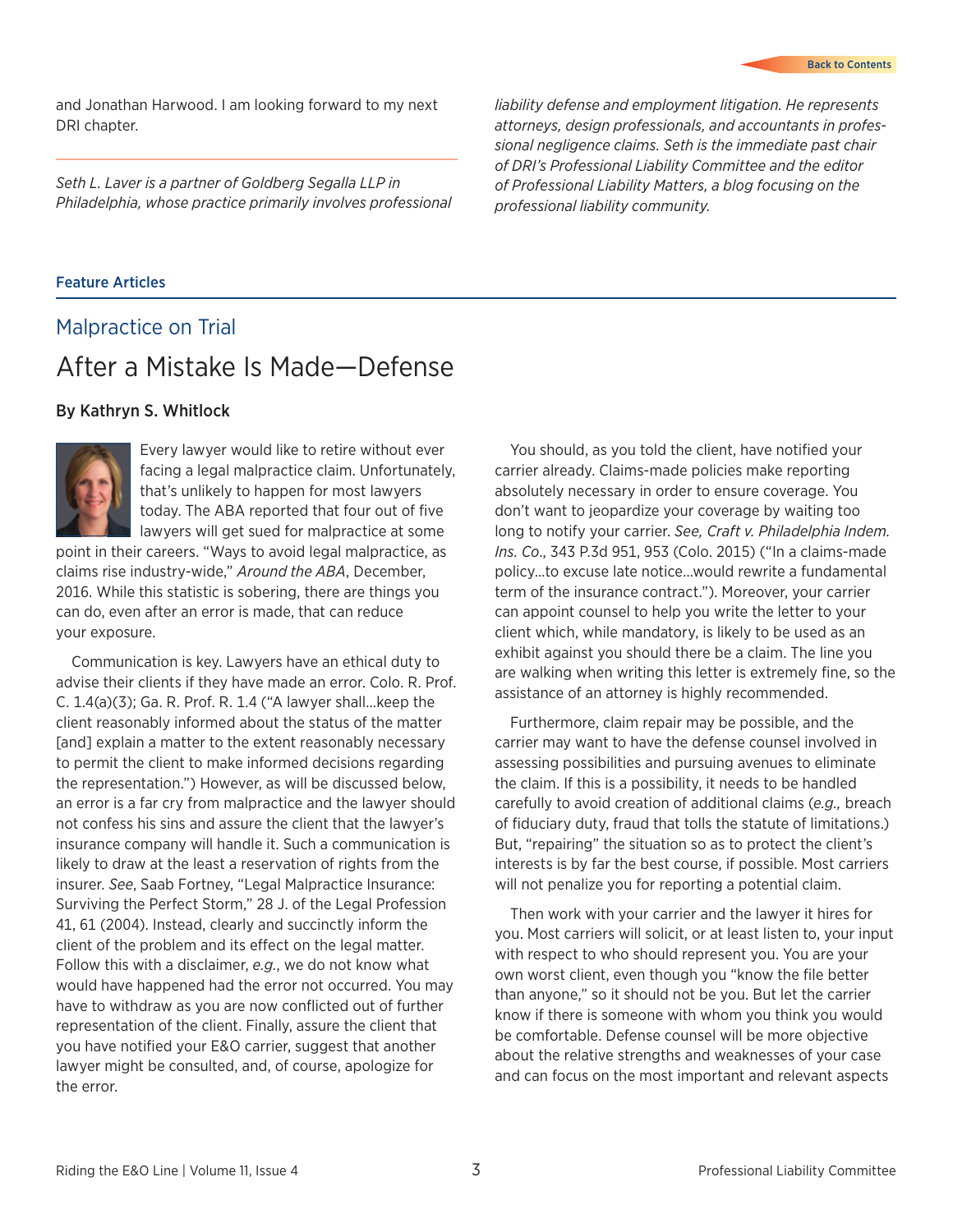of the case. Defense counsel also will have much more experience with legal malpractice claims than you have.

You'll need to collect and produce that file that you have so carefully created and maintained. Organize your file materials and deliver them to your defense counsel as quickly as possible. Include items that may not normally be kept within the file, including time slips, billing statements, invoices, e-mails which were not printed and filed previously, personal Day-Timer and calendar entries, the retention agreement, draft documents. Make the entire underlying file available to your defense counsel.

You will also need to make all this material available to the client. In most states, the file belongs to the client, not the lawyer. *McVeigh v. Fleming*, 410 S.W.3d 287 (Mo. 2013); *Quantitative Fin. Strategies v. Morgan Lewis & Bockius LLP*, 2002 Pa. Dist. & Cnty. Dec. LEXIS 148, 55 Pa. D. & C.4th 265 (2002). And, in some states, like Georgia, the client is entitled to the file even if he has not paid your bill. *Mary A. Stearns, P.C. v. Williams-Murphy*, 263 Ga. App. 239, 587 S.E.2d 247 (2003). There are some items in the file that may be legitimately withheld, such as your personal notes, and this is a discussion you want to have early on with your attorney. *See, Swift, Currie, McGhee & Hiers v. Henry*, 276 Ga. 571, 581 S.E.2d 37 (2003).

Be forthcoming with your defense counsel and the insurance carrier so that they can put together the best defense possible. Do not try to fix, hide, or cover up any of your actions and/or inactions. A legal malpractice claim is no different from any claim or legal issue you deal with day in and day out—the lawyer can work with any fact, good or bad, but she has to have the fact to work with it. Surprise facts are not helpful. Cooperate to provide requested and necessary information and documents to develop the defenses and address discovery.

There are a number of common defenses your lawyer might want to develop:

- Expiration of the statute of limitations (O. C.G.A. §§9-3-24, 9-3-25, 53-12-307; *Newell Recycling of Atlanta, Inc. v. Jordon Jones & Goulding, Inc*., 288 Ga. 236, 703 S.E.2d 323 (2010); *Dauterive Contrs., Inc. v. Landry & Watkins*, 811 So. 2d 1242 (La. 2002); *Laird v. Blacker,* 2 Cal. 4th 606, 828 P.2d 691 (1992);
- • Absence of proximately caused damages by the attorney's conduct (*Lalonde v. Taylor English Duma, LLP*, 349 Ga. App. 853, 825 S.E.2d 237 (2019); *Huang v. Brenson*, 2014 IL App (1st) 123231, 7 N.E.3d 729 (2014); *Crestwood Cove Apts. Bus. Trust v. Turner*, 2007 UT 48,

164 P.3d 1247 (2007); *Szurovy v. Olderman,* 243 Ga. App. 449 (2000));

- The breach of fiduciary duty claims duplicate the legal malpractice claims and therefore is barred (*Donalson v. Martin*, 2003 WL 22145667, at \*2, 2003 Tex. App. LEXIS 8070 (Tex. Ct. App. 2003); *Griffin v. Fowler*, 260 Ga. App. 443, 446, 579 S.E.2d 848 (2003); *McMann v. Mockler*, 233 Ga. App. 279, 282, 503 S.E.2d 894 (1998); Mallen & Smith, Legal Malpractice §14:2 (2007 ed.); Charles W. Wolfram, *A Cautionary Tale: Fiduciary Breach As Legal Malpractice*, 34 Hofstra L. Rev. 689, 738 (2006); or
- • Judgmental immunity bars the claim (an honest exercise of professional judgment, even if it turns out wrong, is not malpractice) (*Air Turbine Tech., Inc. v. Quarles & Brady, LLC*, 165 So. 3d 816 (Fla. 2015); *Adney v. USAA Prop. & Cas. Ins.*, 253 Wis. 2d 847, 644 N.W.2d 294 (2002); *Hudson v. Windholz*, 202 Ga. App. 882, 886, 416 S.E.2d 120 (1992).

Finally, be reasonable about the outcome. Agree to suggested resolution of liability cases as soon as it is possible to do so for a fair amount. Also, be prepared to take cases of no liability to verdict. Keep in mind, though, that litigation is time-consuming and expensive in more ways than one. You can end up with a Pyrrhic victory if you win at jury verdict after years of responding to discovery and motions and having your name reported in the law books because of an appealed issue. Keeping reason and good judgment front and center will ease the pain of surviving the claim.

*Kathryn S. (Kate) Whitlock serves as the chair of DRI's Professional Liability publications committee. She has spent her 30+ year professional liability, products liability, and premises liability career defending professionals who are accused of not doing their jobs right. Clients include lawyers, insurance claims handlers, product designers, construction professionals, property managers and more in matters involving selling businesses, litigating cases, appraising land, complying with mandatory guidelines, and designing buildings, among other things. Kate appears in state and federal trial courts, courts of appeal, and alternative dispute forums. She has tried more than 50 cases to verdict and has a long list of appellate decisions to her credit. She has received several professional honors, including AV Preeminent (Peer Review Rated by Martindale-Hubbell), Super Lawyer (Super Lawyers Magazine), and America's Top Lawyers (The American Law Society). She speaks and writes on numerous subjects, including professional malpractice, legal ethics, trial practice, products liability, and premises*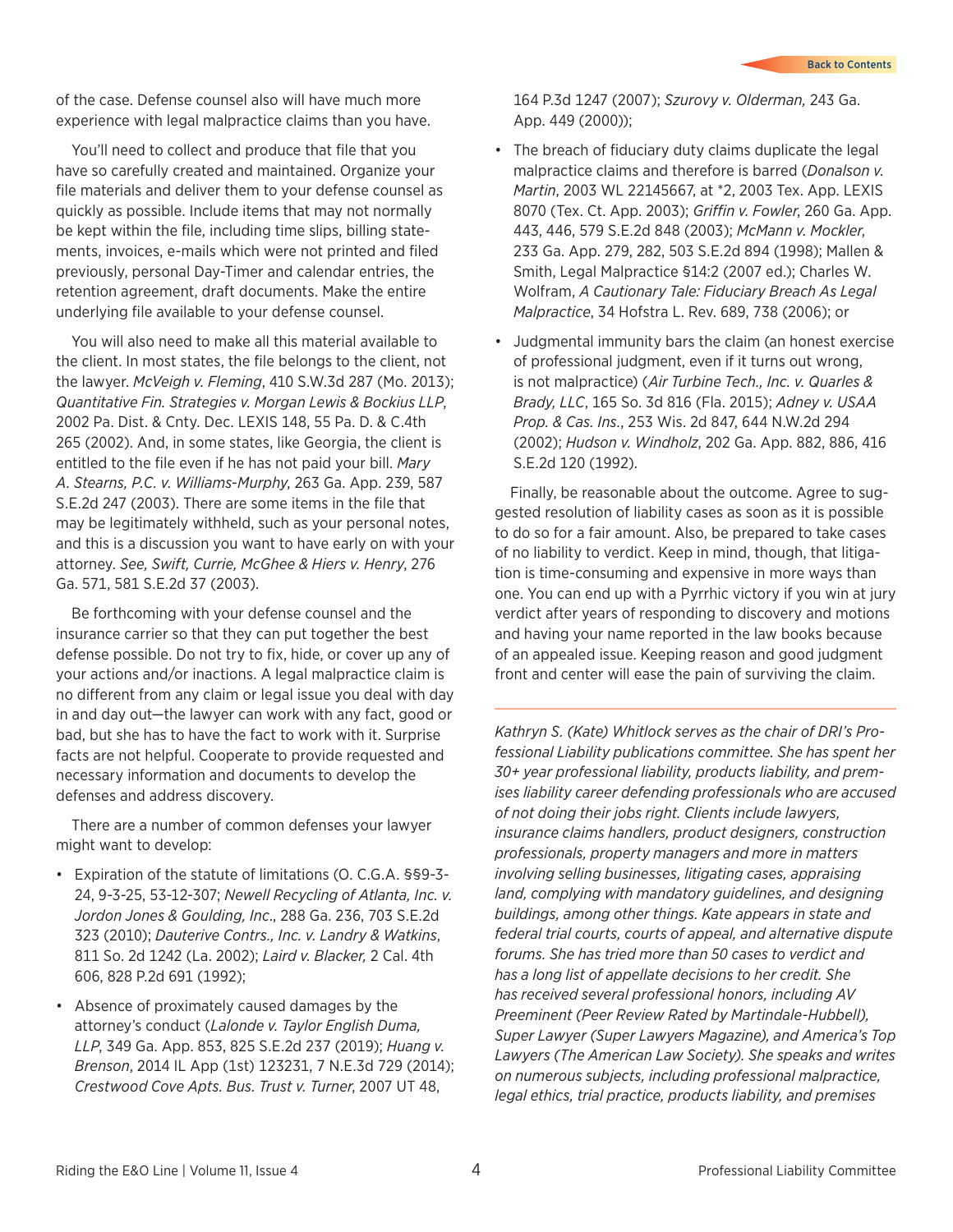<span id="page-4-0"></span>*liability. She is active in multiple professional organizations in addition to DRI (e.g., Executive Committee, Professional Liability Section State Bar of Georgia). She has been married* 

*to her lawyer-husband for over 30 years, has three grown children (none of whom are lawyers), and two dogs. She can be reached at kwhitlock@hpylaw.com or404.614.7483.*

## Navigating the Perils and Pitfalls of the "Bad Faith Set-up" in Potential Excess Exposure Cases

#### By Karen Wheeler and Jami Maul



Recovery of damages for bad faith claims against insurance companies can be lucrative business for plaintiff's lawyers. In third-party actions, although a judgment may

be large, recovery is limited based on the available insurance and the assets of the insureds. There has been a recent trend of attorneys embracing the idea of "setting-up" the insurance company to create a bad faith case. The end goal becomes not that of amicably resolving the claim with the defendant and their insurance company, but rather the object becomes seeking an assignment of the insured's rights against the insurance company. This allows the plaintiff to bring a bad faith claim against the defendant's insurer where collectable damages could greatly exceed the policy limit. Although this set-up and assignment tactic is not without risk of professional liability to the plaintiff's lawyer, those risks are not discussed herein. Instead, this article will address the perils the insurance defense lawyer may face when encountering the bad faith set-up in the context of third-party defense litigation. Insurance carrier-retained lawyers must be mindful of their role and duties to their client(s) and avoid blurring the lines of duties and ethical obligations to the insured and the insurance company. This article will discuss how to avoid the potential perils and pitfalls a defense lawyer may encounter during an attempt by the plaintiff's lawyer to set-up a bad faith claim against an insurance company in the context of the assignment of a bad faith claim in third-party litigation by the insured defendant.

#### What Is the Bad Faith Set-Up?

The profitable nature of insurance bad faith claims combined with certain states sanctioning assignment of certain policy rights either pre or post judgment, has catalyzed the trend of misuse of these tools. *See, e.g.,*

*Coblentz v. American Sur. Co. of New York*, 416 F.2d 1059 (5th Cir. 1969); *Damron v. Sledge*, 105. Ariz. 151, 460 P.2d 997 (Ariz. 1969); *Nunn v. Mid- Century Ins. Co*., 244 P.3d 116 (Colo. 2010); *Northland Ins. Co., v. Bashor*, 494 P.2d 1292 (Colo. 1972). Many states have enacted statutes that provide for additional penalties for bad faith above and beyond just attorney fees and compensatory damages. *See, e.g.,* Colo. Rev. Stat. §10-3-1115 and 1116; Ga. Code Ann. §33-4-6; 215 Ill. Comp. Stat. Ann. §5/155; La. Rev. Stat. Ann. §22:1973; Minn. Stat. §604.18; Mo. Rev. St. §375.420; 42 Pa. Cons. Stat. Ann. §8371; Wash. Rev. Code Ann. §48.30.015 .We are seeing a trend of pre-litigation set-up tactics (ranging from providing minimal information and giving an unreasonably short time-limited demand, to sending the demand to a home-office location to induce a breach) immediately followed, very early in the litigation, by obtaining an assignment of a bad faith claim from the insured to the plaintiff allowing action against an insurance company. A common scenario in which this can be seen is where there are low liability limits and potentially high damages resulting in a high risk of excess exposure to the insured. In such cases, the plaintiff's lawyer likely sees the possibility of a much higher recovery from an assigned bad faith claim against the insurer verses the recovery of minimal policy limits.

In the context of a third-party claim, the insurer often has the discretion to settle a claim or suit. Most ISO policies provide, inter alia: "We may, at our discretion, investigate any 'occurrence' and settle any claim or 'suit' that may result." See ISO Form CG 00 01 04 13, ¶ I.A.1.a.

Some courts have taken this discretionary right and found an insurer has a duty to settle. "The implied covenant of good faith and fair dealing requires an insurer to settle where appropriate even if the duty is not expressly imposed in the terms of the policy." 14 Couch on Ins. 3d §203:14 (2015).Under certain circumstances, the insurer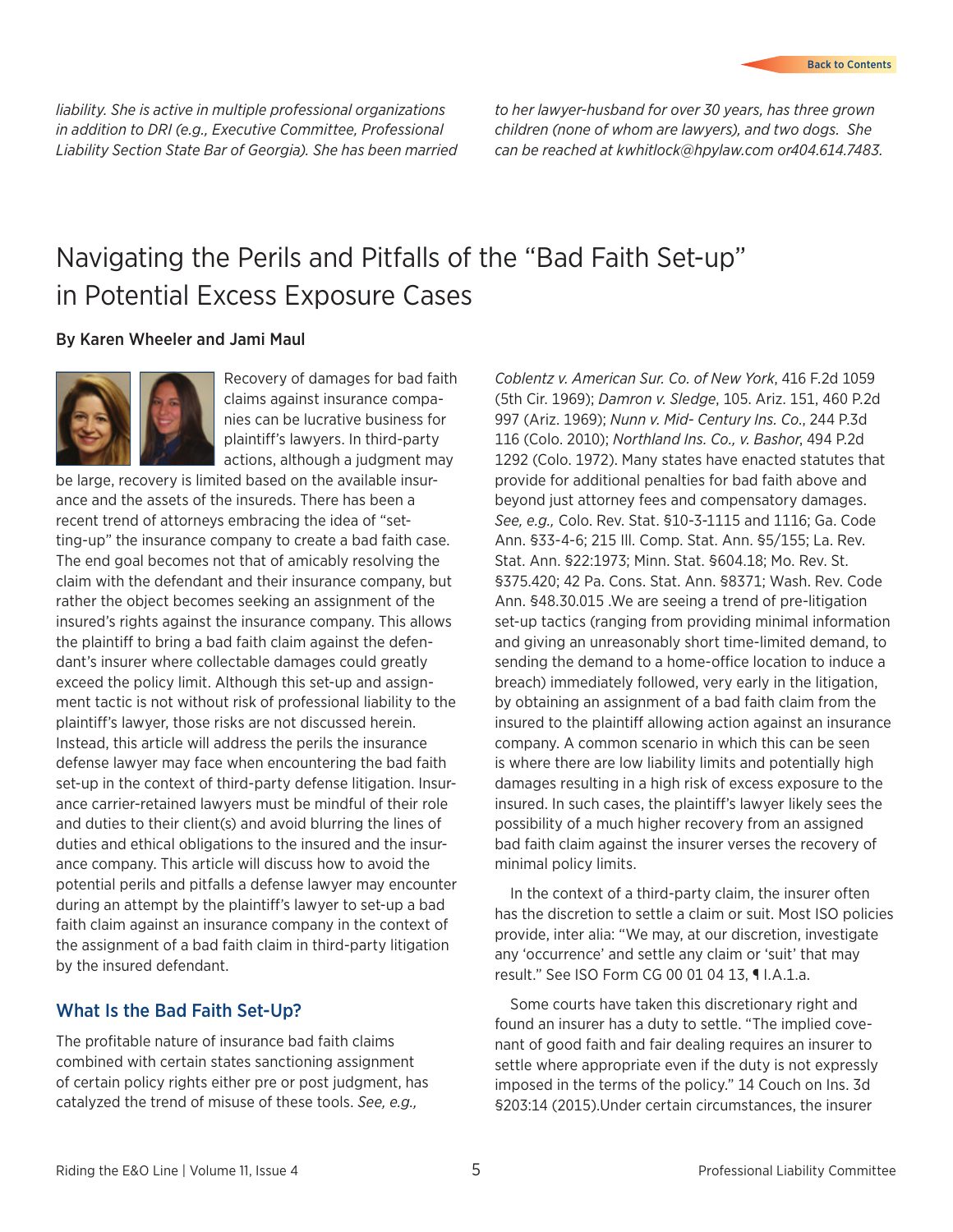may have an implied legal duty to settle within policy limits where recovery in excess of those limits is substantially likely. *See* 14 Couch on Ins. 3d §203:13 (2015); *see Martin v. Travelers Indemnity Co.*, 450F.2d 542, 551 (5th Cir. 1971); *Jordan v. United States Fidelity & Guar. Co.*, 843 F. Supp. 164, 171 (S.D. Miss. 1993); *Hartford Accident & Indemnity Co. v. Foster*, 528 So.2d 255, 282 (Miss. 1988).

Many jurisdictions have found when an insurance company controls the defense of its insured, it does so in a fiduciary or quasi-fiduciary capacity, requiring it to give "equal consideration" to the interests of the insureds as its own interests. *See*, *e.g.*, *Travelers Ins. Co., v. Savio*, 706 P.2d 1258, 1274 (Colo. 1985); *Hortica-Florists' Mutual Insurance Company v. Pitman Nursery Corporation*, 729F.3d 846, 858 (8th Cir. 2013); *Craft v. Econ. Fire & Cas. Co.*, 572 F/2d 565, 569 (7th Cir. 1978); *American Fidelity & Casualty Co. v. G.A. Nichols Co.*, 173 F.3d 830, 832 (10th Cir. 1949); *Ki Sin Kim v. Allstate Ins. Co., Inc.*, 223 P.3d 1180, 1192 (Wash. App. Ct. 2009). An insurer maintains control of the decision to settle and may, in appropriate circumstances, refuse to settle within policy limits. When an excess verdict ensues, the insured may assert the insurer's evaluation and refusal to settle were in bad faith. Although clearly an insured may file a complaint alleging bad faith failure to settle, the insured may in certain jurisdictions assign to the plaintiff the right to pursue recovery against the insurer in exchange for consideration. Sometimes the consideration is a consent judgment and/or the plaintiff's agreement not to attempt collection against the insured on the judgment.

The potential duty to settle may be triggered when there is a demand (or a reasonable opportunity to settle) within policy limits and a risk of an excess verdict to the insured. Some courts hold the insured must actually demand the insurer accept the demand within policy limits, and the insurer must in turn refuse to do so in order to give rise to a bad faith claim. *See, e.g., Purscell v. Tico Ins. Co*., 959 F.Supp.2d 1195, 1202 (W.D.Mo. 2013); *American Mut. Ins. Co., of Boston v. Bittle*, 26 Md.App. 434, 439, 338 A.2d 306, 309 (Md. Ct. Spec. App. 1975). A majority of jurisdictions hold the insurer's duty to settle a third-party claim does not arise where there is not settlement offer within policy limits on the table. *See, e.g., McLaughlin v. Nat'l Union Fire Ins. Co.,* 29 Cal. Rptr. 2d 559, 566–67 (Cal Ct. App. 1994); *State Farm Fire & Cas. Co. v. Metcalf*, 861 S.W.2d 751, 756 (Mo. Ct. App. 1993). In a minority of jurisdictions, an insurer must continue to evaluate and make undisputed payments even after the filing of a lawsuit. *See, e.g., Roberts v. Printup*, 422 F.3d 1211, 1219 (10th Cir. 2005); *Moutsopoulos v. Am. Mut. Ins. Co. of Boston*, 607 F.2d 1185, 1187–88 (7th Cir. 1979). Some jurisdictions, however, have

held it is not even necessary that a policy limit demand be made in order to give rise to a bad faith claim. *See Kelly v. State Farm Fire & Cas. Co*., 2014-1921, p. 21 (La. 5/5/15), 169 So.3d 328, 341 (La. 2015).If an insurer rejects a settlement demand that is within policy limits, and an excess judgment is entered against the insured, the insurer may be subject to a bad faith suit requesting the entire amount of the judgment, even though it exceeds the limits of the policy. In a pre-litigation context, this effectively requires an insurer to proactively pursue a settlement, even if there is no demand by the claimant. The insurers duties to its insured may change post-litigation. *See, e.g., Sanderson v. American Family Mut. Ins. Co.,* 251 P.3d 1213, 1217(Colo. App. 2010)(The duty to negotiate a settlement may be suspended following filing of the suit).

#### Professional Considerations While Representing an Insured Faced with a "Bad Faith Set-Up"

A lawyer owes a duty to their clients to avoid any potential conflicts of interest. *See* Model Rules of Prof'l Conduct R. 1.7; 1.8.Ordinarily in the course of third-party litigation, the interests of the insurance company and their insured are aligned. This can, however, change when the insurance company's risk of liability is contractually limited to the policy limit but the insured has a potential for liability above and beyond the contractual limitation. Insurance defense counsel in third-party litigation must take careful steps to consider their ethical obligations and that are somewhat unique given the tripartite relationship.

The American Bar Association Standing Committee on Ethics and Professional Responsibility has declined to weigh-in on who the client is in the tripartite relationship, but indicated the lawyer may represent only the insured, both the insured and the insurer, or both the insured and the insurer in a limited scope. *See* ABA Comm. on Ethics & Prof'l Responsibility, Formal Op. 96-403, at 2 (1996). There is a jurisdictional split regarding who the retained defense counsel represents in the tripartite relationship, with a majority holding that the client is both the insured and the insurer. *See* ABA Comm. on Ethics & Prof'l Responsibility, Formal Op. 01-421, at 3 n.6, 7 (2001). Even in circumstances where only the insured is the client, there is a significant risk for conflicts, ethical issues, and even potential liability for the lawyer. *See* Model Rules of Prof'l Conduct R 1.8.(f) (requiring informed consent when the lawyer accepts payment for services from someone other than the client). In every case, particularly where there is a risk of excess exposure, a lawyer should at the outset of the representation clearly define and explain, ideally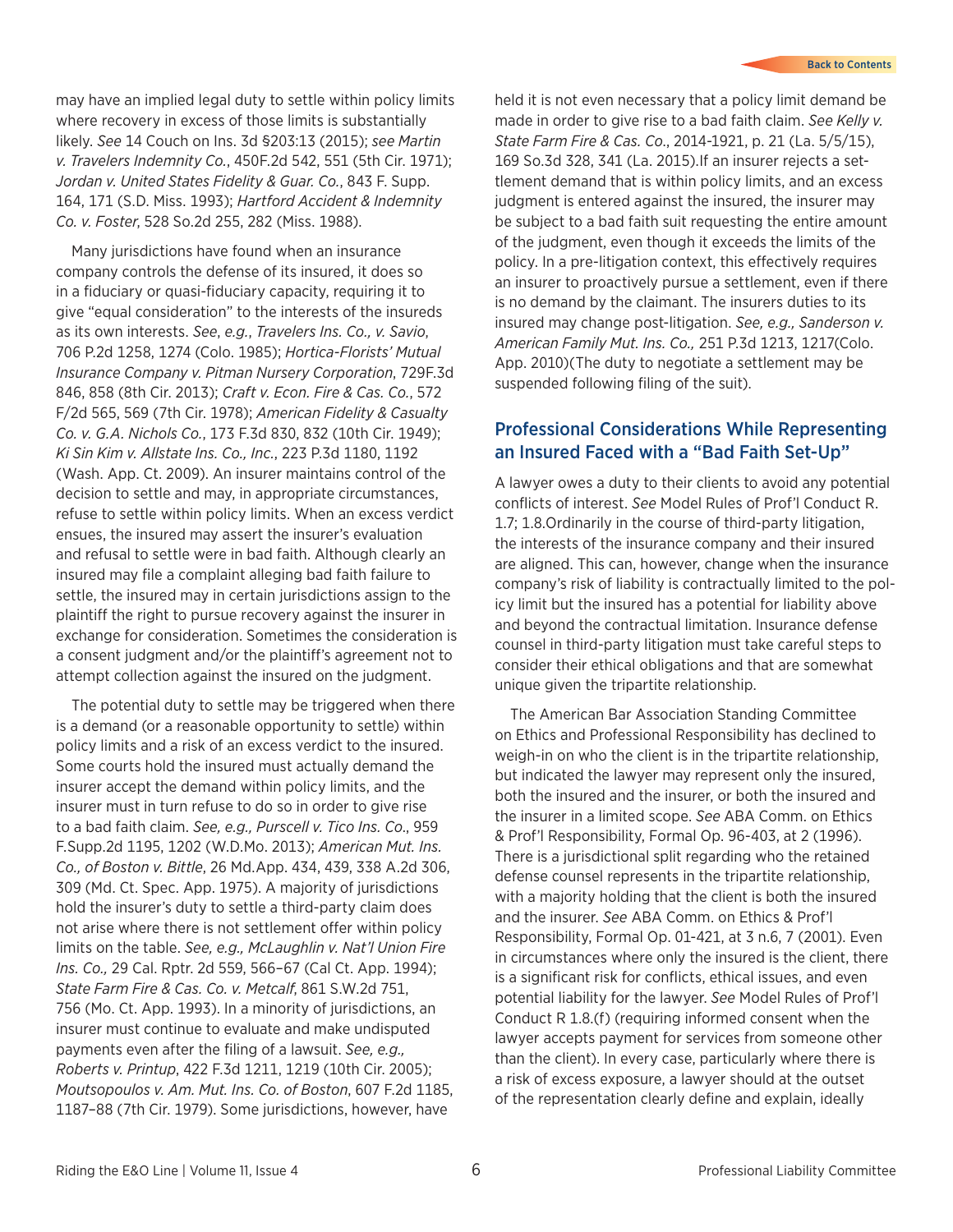in writing, the scope of the representation to the insured defendant-client, the potential areas of conflict between the insured and the insurer and the tripartite relationship.

There appears to be a growing trend by plaintiffs' lawyers at the outset of litigation sending a demand letter proposing a consent judgment, prior to the completion or even the start of discovery. In such a context, insurance defense counsel must take careful steps to best represent their client(s), and comply with their ethical obligations. Careful attention can avoid any potential claims that could be made against or implicate the lawyer in any assignment of bad faith claims. When a defense lawyer receives such a letter, the lawyer's protocols will depend on their jurisdiction and that jurisdiction's determination of who is the client(s). At least one court has held, upon receipt of a within-policy-limits settlement demand, a lawyer's first step should be an attempt to halt the proceedings in order to give the client(s) time to make a decision on the settlement offer before any further trial developments that may harm the interests of either the insured or the insurer. *Hartford Acc. & Indem. Co. v. Foster*, 528 SO.2d 255, 270 (Miss. 1988).

The lawyer should transmit a copy of any letter proposing an assignment and/or consent judgment to both the insurance company and insured as soon as possible. *See* Model Rules of Prof'l Conduct R. 1.4. The defense lawyer must fully inform their client(s) regarding the terms of the settlement offer. *See id.* The lawyer has a duty to inform their client(s) of any potential conflicts as they arise. The defense lawyer should advise the insured it cannot advise it regarding any potential claims against the insurance company. Any specific conflicts or potential conflicts should be explicitly explained. Likewise, the lawyer should be clear with the insurance company that, in order to avoid conflicts, the lawyer cannot advise the insurance company regarding its response to any demand from the insured to settle the claim. The defense lawyer should advise the client to retain personal counsel who can advise them regarding any proposed consent judgment or agreement proposed by plaintiff's counsel. *See Bankruptcy Estate of Morris v. COPIC Ins. Co*., 192 P.3d 519, 524–25 (Colo. App. 2008). A lawyer can face possible liability by implicating a possible conflict of interest by not advising the client of this potential conflict and their need to obtain personal counsel. A lawyer could also face possible liability in participating in representing the insured in entering into a consent judgment agreement. It is particularly important in this situation that the lawyer outline both orally and in writing the scope of the representation and relationship between the lawyer, insured, and insurance company.

There is a delicate balance a defense lawyer must obtain when faced with a potential bad faith set-up during the course of third-party litigation A lawyer must be careful to not implicate themselves in any possible bad faith claim (there have been recent filing implicating lawyers in a conspiracy to commit bad faith) but to continue communicating with the insured's personal attorney and keeping them apprised of all matters involved in the case. At the same time, the lawyer must ensure the client is continuing to cooperate with the insurance company as required to avoid any loss of coverage, which also could result in a malpractice claim by the insured. *See, e.g., Murphy-Sims v. Owners Insurance Company*, 10th Circuit Court of Appeals Case No. 18-1392 (whether an agreement assigning rights under the policy is, in and of itself, a failure to cooperate under the insurance policy). Likewise, if the jurisdiction requires the insured demand the policy be settled within policy limits and relays that demand to the lawyer, it is crucial to pass on any such demands to the insurance company to avoid any potential future claims by the insured against the lawyer. *See, e.g., Hartford Acc. & Indem. Co. v. Foster,* 528 SO.2d 255, 270–73 (Miss. 1988)(for a detailed example of a court's complex analysis regarding the duties owed to the insurer and insured).

If any consent judgment agreement is offered to the named insured by the plaintiff, it is important to immediately advise the insured client to retain personal counsel and explain that an insurance-retained attorney is unable to advise them on such issues. The lawyer should be sure to communicate *in writing* with the insured's personal counsel regarding their preferences for involvement in the case (*i.e.* does personal counsel wish to attend hearings, review pleadings before filed, etc.) and be sure to comply with these requests regarding involvement and copy the insured's personal counsel on all pertinent documents.

In cases where a consent judgment has been agreed to insurance defense counsel may continue to remain on the case through litigation related to the consent judgment, and continues to owe duties to the insured. Counsel's duties to attempt to maintain coverage for the insured continue. However, in the event of an irreconcilable conflict, the lawyer will be required to withdraw from the litigation. In the event the lawyer remains counsel for the insured, the lawyer is required to continue to vigorously defend. Model Rules of Prof'l Conduct R. 1.1, 1.3.

#### **Conclusion**

In sum, the potential ethical issues and risks of liability for lawyers practicing in the context of the tripartite relation